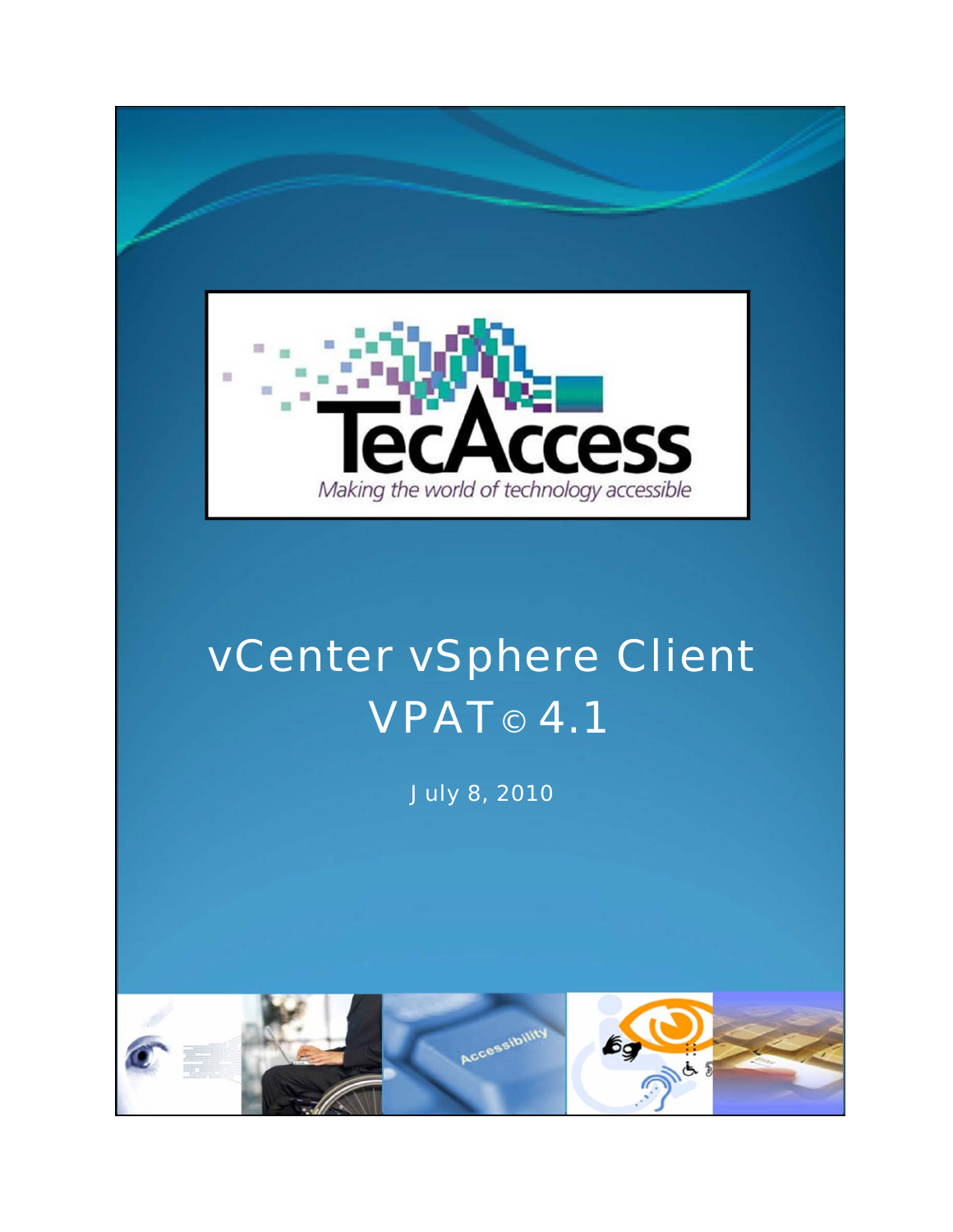

## **VPAT**®

Since the VPAT must be comprehensive, all Section 508 issues on all pages must be corrected to sustain compliance.

**Summary of Voluntary Product Accessibility Template** 

| <b>Criteria</b>                                                          | <b>Supporting Features</b>  | <b>Remarks &amp; Explanations</b>                              |
|--------------------------------------------------------------------------|-----------------------------|----------------------------------------------------------------|
| Section 1194.21 Software<br><b>Applications and Operating</b><br>Systems | Supports with<br>Exceptions | Please refer to the attached 1194.21<br>VPAT.                  |
| Section 1194.22 Web-based<br>Internet Information and<br>Applications    | Not Applicable              |                                                                |
| Section 1194.23<br><b>Telecommunications Products</b>                    | Not Applicable              |                                                                |
| Section 1194.24 Video and<br><b>Multimedia Products</b>                  | Not Applicable              |                                                                |
| Section 1194.25 Self-<br>contained, Closed Products                      | Not Applicable              |                                                                |
| Section 1194.26 Desktop and<br><b>Portable Computers</b>                 | Not Applicable              |                                                                |
| Section 1194.31 Functional<br>Performance Criteria                       | Supports                    | Please reference the attached<br>1194.21 and 1194.31 sections. |
| Section 1194.41 Information,<br>Documentation and Support                | Supports                    | Please reference the attached<br>1194.41 section.              |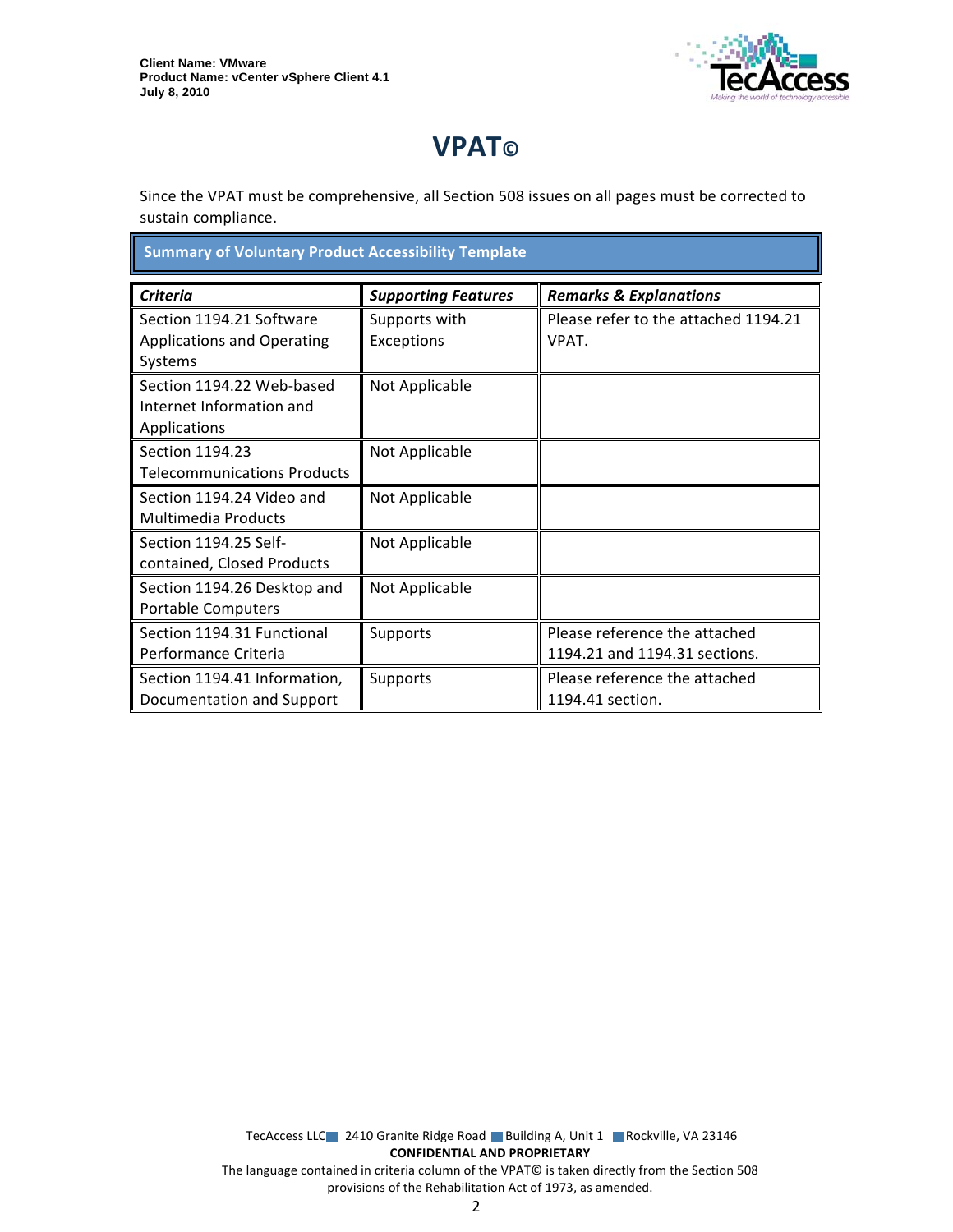

## **Supporting Features (Second Column on VPAT)**

| Supports                                                            | Use this language when you determine the product<br>fully meets the letter and intent of the Criteria.                                                                                                                                                                                                                                              |
|---------------------------------------------------------------------|-----------------------------------------------------------------------------------------------------------------------------------------------------------------------------------------------------------------------------------------------------------------------------------------------------------------------------------------------------|
| Supports with Exceptions                                            | Use this language when you determine the product<br>does not fully meet the letter and intent of the<br>Criteria, but provides some level of access relative to<br>the Criteria.                                                                                                                                                                    |
| Supports through Equivalent<br>Facilitation                         | Use this language when you have identified an<br>alternate way to meet the intent of the Criteria or<br>when the product does not fully meet the intent of<br>the Criteria.                                                                                                                                                                         |
| Supports when Combined with<br>Compatible AT                        | Use this language when you determine the product<br>fully meets the letter and intent of the Criteria when<br>used in combination with Compatible Assistive<br>Technology ("AT"). For example, many software<br>programs can provide speech output when combined<br>with a compatible screen reader (commonly used AT<br>for people who are blind). |
| Does Not Support                                                    | Use this language when you determine the product<br>does not meet the letter or intent of the Criteria.                                                                                                                                                                                                                                             |
| Not Applicable                                                      | Use this language when you determine the Criteria<br>does not apply to the specific product.                                                                                                                                                                                                                                                        |
| Not Applicable - Fundamental<br><b>Alteration Exception Applies</b> | language when you determine<br><b>Use</b><br>this<br>a<br>Fundamental Alteration of the product would be<br>required to meet the Criteria (see the access board's<br>definition of "fundamental<br>standards<br>for<br>the<br>alteration").                                                                                                         |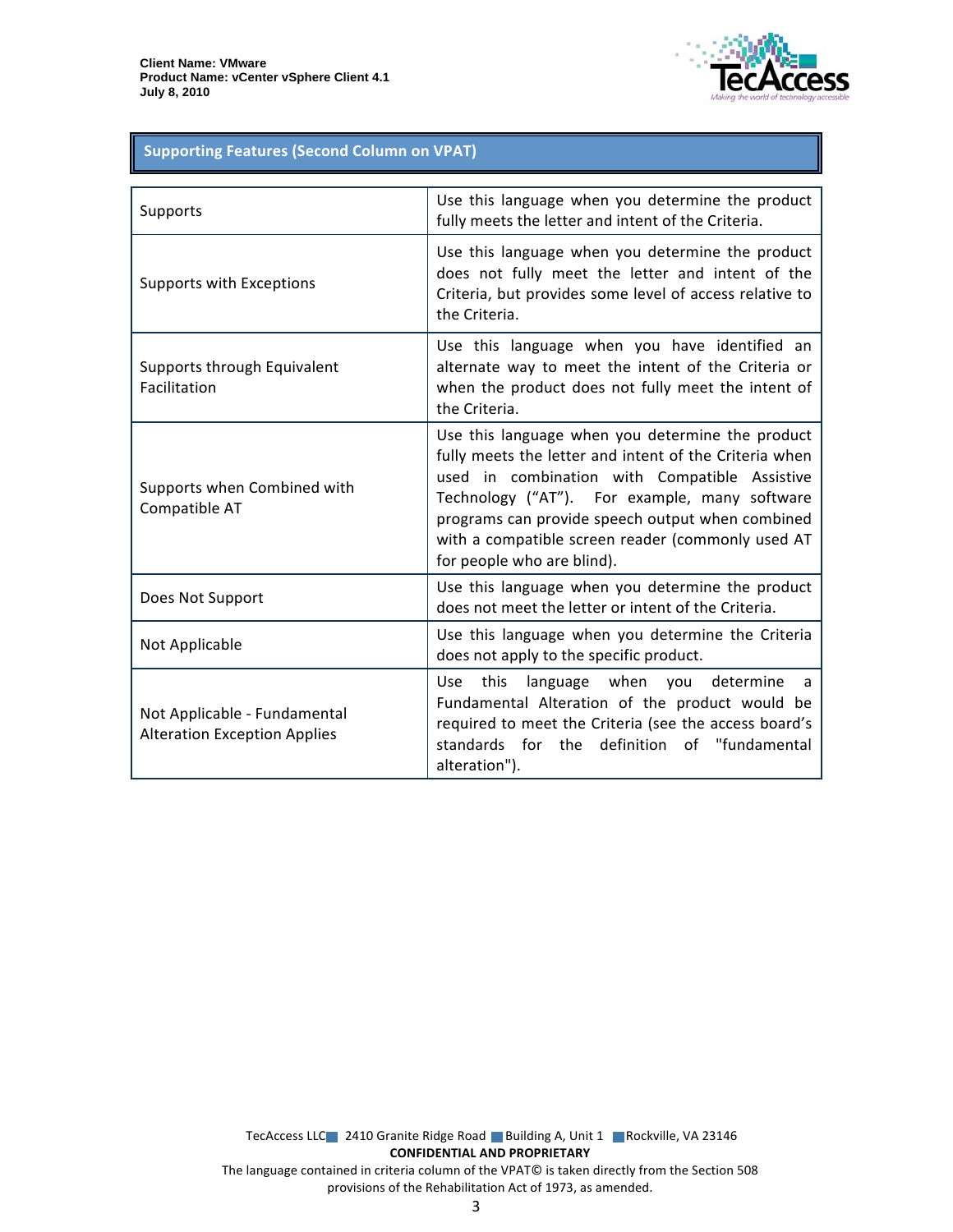

| 1194.21 Software Applications and Operating Systems                                                                                                                                                                                                                                                                                                                                                                                                                                                                                                                                               |                                             |                                                                                                                                                                                                                                                                                                       |  |
|---------------------------------------------------------------------------------------------------------------------------------------------------------------------------------------------------------------------------------------------------------------------------------------------------------------------------------------------------------------------------------------------------------------------------------------------------------------------------------------------------------------------------------------------------------------------------------------------------|---------------------------------------------|-------------------------------------------------------------------------------------------------------------------------------------------------------------------------------------------------------------------------------------------------------------------------------------------------------|--|
| पासाय                                                                                                                                                                                                                                                                                                                                                                                                                                                                                                                                                                                             | <del>ज्यामण्यापा</del> प<br><b>Features</b> | <del>nemarks &amp; Explanations</del>                                                                                                                                                                                                                                                                 |  |
| (a) When software is designed to run<br>on a system that has a keyboard,<br>product functions shall be executable<br>from a keyboard where the function<br>itself or the result of performing a<br>function can be discerned textually.                                                                                                                                                                                                                                                                                                                                                           | Supports                                    | Login Screen can be used from the<br>Keyboard. Tabbing through the<br>screen does allow user to use form<br>fields.                                                                                                                                                                                   |  |
| (b) Applications shall not disrupt or<br>disable activated features of other<br>products that are identified as<br>accessibility features, where those<br>features are developed and<br>documented according to industry<br>standards. Applications also shall not<br>disrupt or disable activated features of<br>any operating system that are<br>identified as accessibility features<br>where the application programming<br>interface for those accessibility features<br>has been documented by the<br>manufacturer of the operating system<br>and is available to the product<br>developer. | Supports<br>with<br>Exceptions              | Virtual Infrastructure - vCenter<br>vSphere Client 4.1 does honor some<br>activated features of the operating<br>system such as high contrast, but will<br>not honor large text set in the Display<br>option of Accessibility Options in the<br>Control Panel. Enlarged text is<br>available from AT. |  |

1194.21 Software Applications and Operating Systems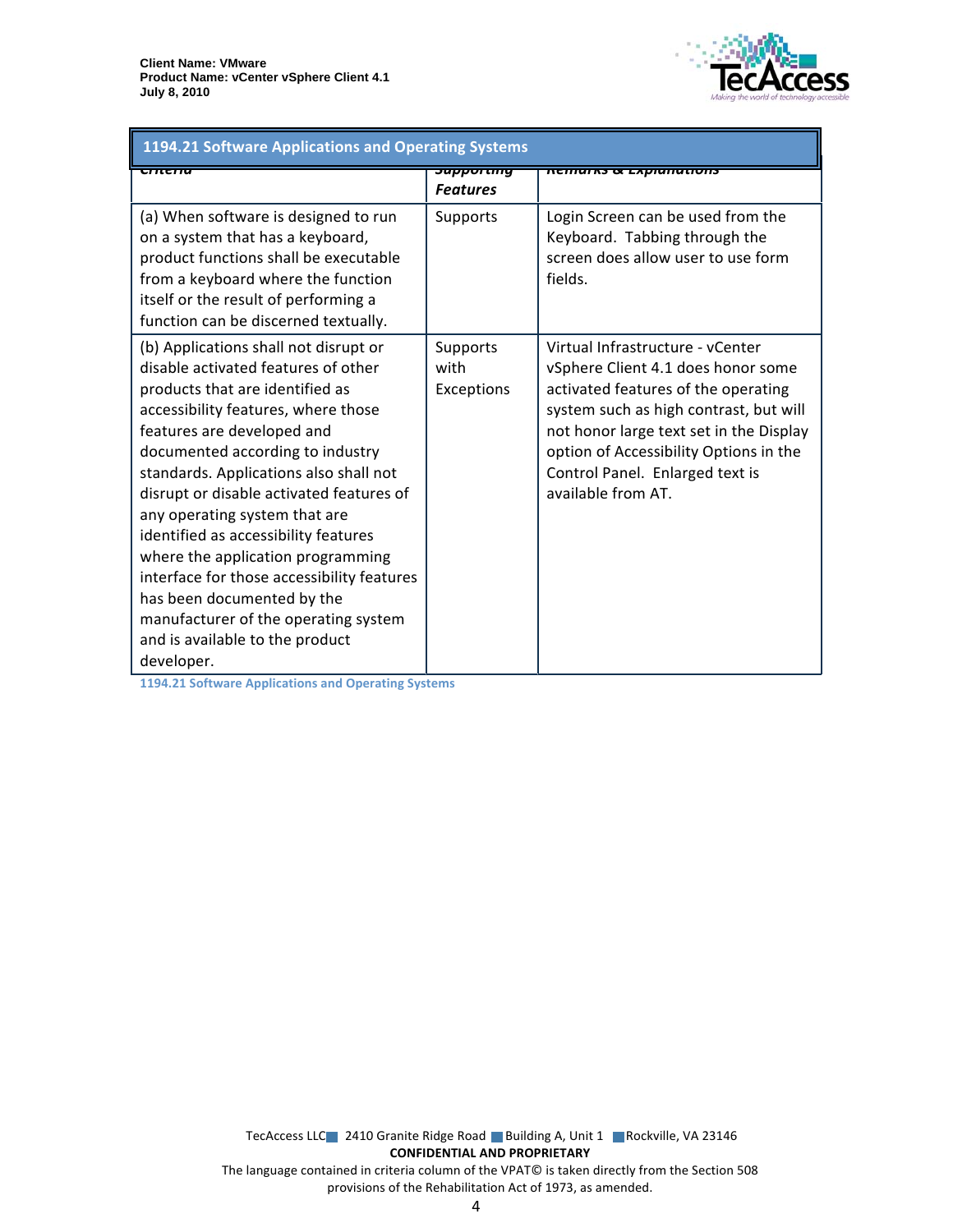

| 1194.21 Software Applications and Operating Systems, continued                                                                                                                                                                                                                                          |                                         |                                                                                                                                                                                                         |  |
|---------------------------------------------------------------------------------------------------------------------------------------------------------------------------------------------------------------------------------------------------------------------------------------------------------|-----------------------------------------|---------------------------------------------------------------------------------------------------------------------------------------------------------------------------------------------------------|--|
| पास्ताप                                                                                                                                                                                                                                                                                                 | <del>วนpportmy</del><br><b>Features</b> | nemarks & Explanations                                                                                                                                                                                  |  |
| (c) A well-defined on-screen indication<br>of the current focus shall be provided<br>that moves among interactive interface<br>elements as the input focus changes.<br>The focus shall be programmatically<br>exposed so that Assistive Technology<br>can track focus and focus changes.                | Supports                                | AT can track focus changes in the<br>login screen.                                                                                                                                                      |  |
| (d) Sufficient information about a user<br>interface element including the<br>identity, operation and state of the<br>element shall be available to Assistive<br>Technology. When an image represents<br>a program element, the information<br>conveyed by the image must also be<br>available in text. | Supports                                | All controls on the Login Screen have<br>sufficient information for identifying<br>them including name, role, state and<br>value information provided through<br>Microsoft Active Accessibility (MSAA). |  |
| (e) When bitmap images are used to<br>identify controls, status indicators, or<br>other programmatic elements, the<br>meaning assigned to those images shall<br>be consistent throughout an<br>application's performance.                                                                               | Not<br>Applicable                       | Bitmap images are not used to<br>identify controls, status indicators, or<br>other programmatic elements in the<br>Login Screen.                                                                        |  |
| (f) Textual information shall be<br>provided through operating system<br>functions for displaying text. The<br>minimum information that shall be<br>made available is text content, text<br>input caret location, and text<br>attributes.                                                               | Supports                                | Text is available through the<br>operating system and AT.                                                                                                                                               |  |
| (g) Applications shall not override user<br>selected contrast and color selections<br>and other individual display attributes.                                                                                                                                                                          | Supports<br>with<br>Exceptions          | Virtual Infrastructure vCenter<br>vSphere Client 4.1 does honor or<br>extend Windows high contrast<br>settings but does not honor large font<br>settings.<br>See 1194.21(b)                             |  |

1194.21 Software Applications and Operating Systems, continued

TecAccess LLC 2410 Granite Ridge Road Building A, Unit 1 Rockville, VA 23146 **CONFIDENTIAL AND PROPRIETARY** The language contained in criteria column of the VPAT© is taken directly from the Section 508

provisions of the Rehabilitation Act of 1973, as amended.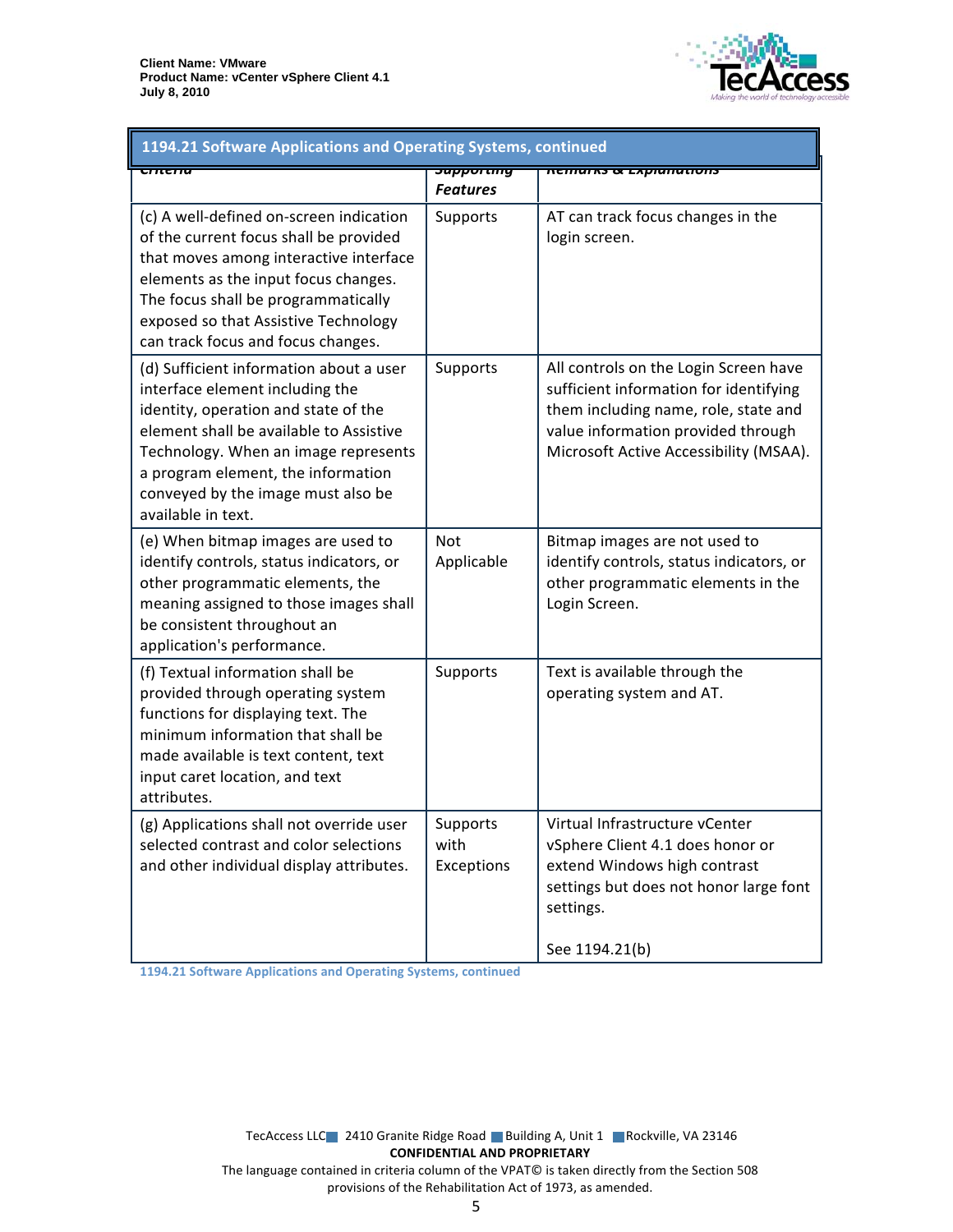

| 1194.21 Software Applications and Operating Systems, continued                                                                                                                                                                                                   |                          |                                                                                                                                                                                                                                                                                                                                     |  |
|------------------------------------------------------------------------------------------------------------------------------------------------------------------------------------------------------------------------------------------------------------------|--------------------------|-------------------------------------------------------------------------------------------------------------------------------------------------------------------------------------------------------------------------------------------------------------------------------------------------------------------------------------|--|
|                                                                                                                                                                                                                                                                  | <del>reatures</del>      |                                                                                                                                                                                                                                                                                                                                     |  |
| (h) When animation is displayed, the<br>information shall be displayable in at<br>least one non-animated presentation<br>mode at the option of the user.                                                                                                         | <b>Not</b><br>Applicable | Animation is not used.                                                                                                                                                                                                                                                                                                              |  |
| (i) Color coding shall not be used as the<br>only means of conveying information,<br>indicating an action, prompting a<br>response, or distinguishing a visual<br>element.                                                                                       | Not<br>Applicable        | Color coding is not used as the sole<br>means of conveying information.                                                                                                                                                                                                                                                             |  |
| (j) When a product permits a user to<br>adjust color and contrast settings, a<br>variety of color selections capable of<br>producing a range of contrast levels<br>shall be provided.                                                                            | <b>Not</b><br>Applicable | The Web based client does not permit<br>a user to adjust color or contrast<br>selections through the product itself.<br>The product inherits some settings<br>from Microsoft Windows which<br>provides a range of contrast levels for<br>applications that allow a user to<br>adjust color and contrast settings.<br>See 1194.21(g) |  |
| (k) Software shall not use flashing or<br>blinking text, objects, or other<br>elements having a flash or blink<br>frequency greater than 2 Hz and lower<br>than 55 Hz.                                                                                           | Supports                 | Blinking and flashing does not occur<br>in the prohibited range.                                                                                                                                                                                                                                                                    |  |
| (I) When electronic forms are used, the<br>form shall allow people using Assistive<br>Technology to access the information,<br>field elements, and functionality<br>required for completion and<br>submission of the form, including all<br>directions and cues. | Supports                 | Form Fields in the Login Screen are<br>appropriately labeled. Ready to be<br>used by AT.                                                                                                                                                                                                                                            |  |

1194.21 Software Applications and Operating Systems, continued

TecAccess LLC 2410 Granite Ridge Road Building A, Unit 1 Rockville, VA 23146 **CONFIDENTIAL AND PROPRIETARY** 

The language contained in criteria column of the VPAT© is taken directly from the Section 508 provisions of the Rehabilitation Act of 1973, as amended.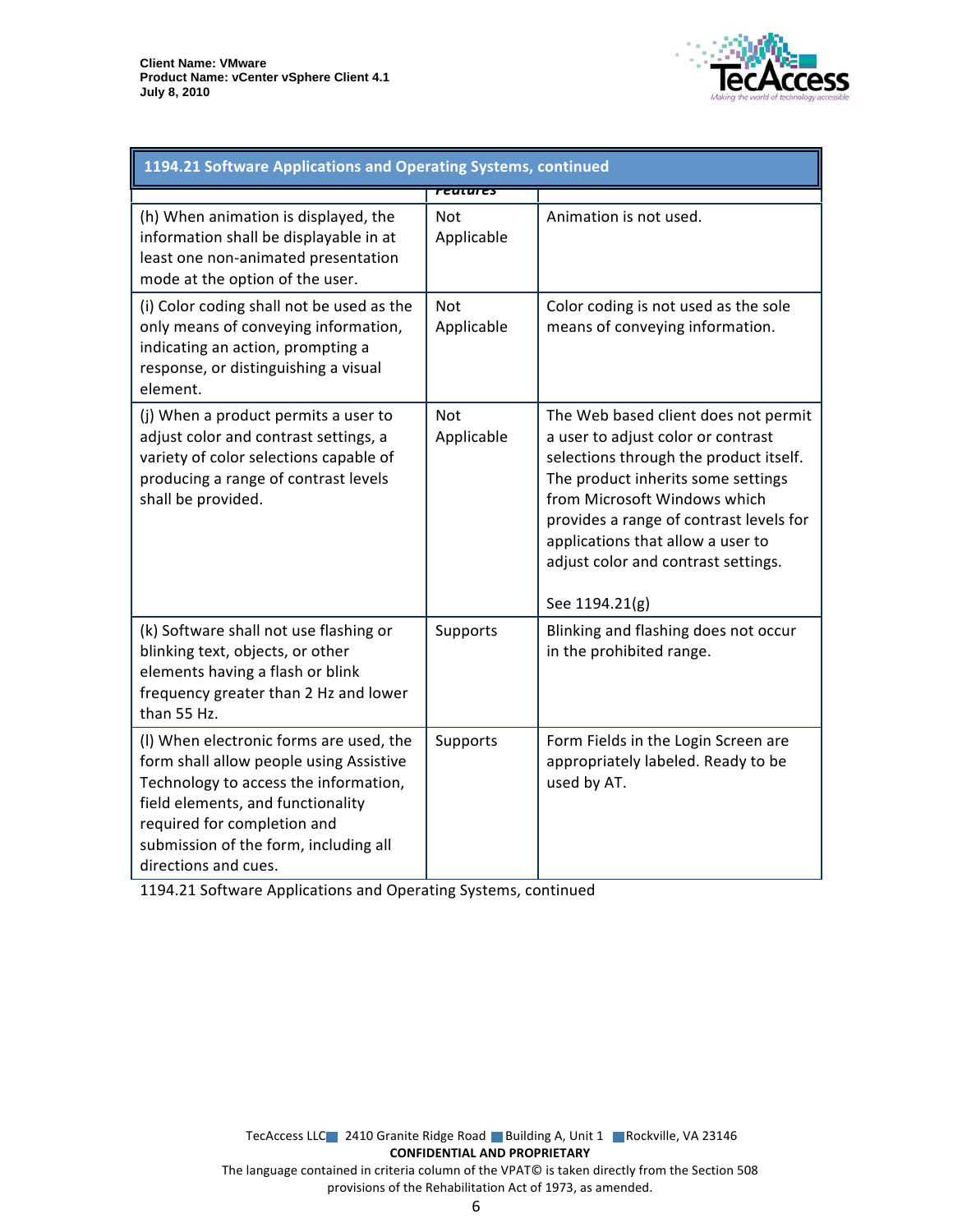

| 1194.31 Functional Performance Criteria                                                                                                                                                                                                                                                                                          |                                      |                                                                                                                                                                                                                                        |  |
|----------------------------------------------------------------------------------------------------------------------------------------------------------------------------------------------------------------------------------------------------------------------------------------------------------------------------------|--------------------------------------|----------------------------------------------------------------------------------------------------------------------------------------------------------------------------------------------------------------------------------------|--|
| <b>Criteria</b>                                                                                                                                                                                                                                                                                                                  | <b>Supporting</b><br><b>Features</b> | <b>Remarks &amp; Explanations</b>                                                                                                                                                                                                      |  |
| (a) At least one mode of operation and<br>information retrieval that does not require<br>user vision shall be provided, or support for<br>assistive technology used by people who<br>are blind or visually impaired shall be<br>provided.                                                                                        | Supports                             | Virtual Infrastructure - Virtual<br>Infrastructure vCenter vSphere<br>Client 4.1 does offer support for AT.                                                                                                                            |  |
| (b) At least one mode of operation and<br>information retrieval that does not require<br>visual acuity greater than 20/70 shall be<br>provided in audio and enlarged print output<br>working together or independently, or<br>support for assistive technology used by<br>people who are visually impaired shall be<br>provided. | Supports<br>with<br>Exceptions       | Screen magnifiers do work with this<br>product.<br>Virtual Infrastructure vCenter<br>vSphere Client 4.1 does honor or<br>extend Windows high contrast<br>settings but does not honor large<br>font settings.<br>See 1194.21(b) and (g) |  |
| (c) At least one mode of operation and<br>information retrieval that does not require<br>user hearing shall be provided, or support<br>for assistive technology used by people who<br>are deaf or hard of hearing shall be<br>provided.                                                                                          | Supports                             | Hearing is not required.                                                                                                                                                                                                               |  |
| (d) Where audio information is important<br>for the use of a product, at least one mode<br>of operation and information retrieval shall<br>be provided in an enhanced auditory<br>fashion, or support for assistive hearing<br>devices shall be provided.                                                                        | Not<br>Applicable                    | Audio is not present.                                                                                                                                                                                                                  |  |
| (e) At least one mode of operation and<br>information retrieval that does not require<br>user speech shall be provided, or support<br>for assistive technology used by people with<br>disabilities shall be provided.                                                                                                            | Supports                             | User speech is not required.                                                                                                                                                                                                           |  |

1194.31 Functional Performance Criteria

TecAccess LLC 2410 Granite Ridge Road Building A, Unit 1 Rockville, VA 23146 **CONFIDENTIAL AND PROPRIETARY** The language contained in criteria column of the VPAT© is taken directly from the Section 508 provisions of the Rehabilitation Act of 1973, as amended.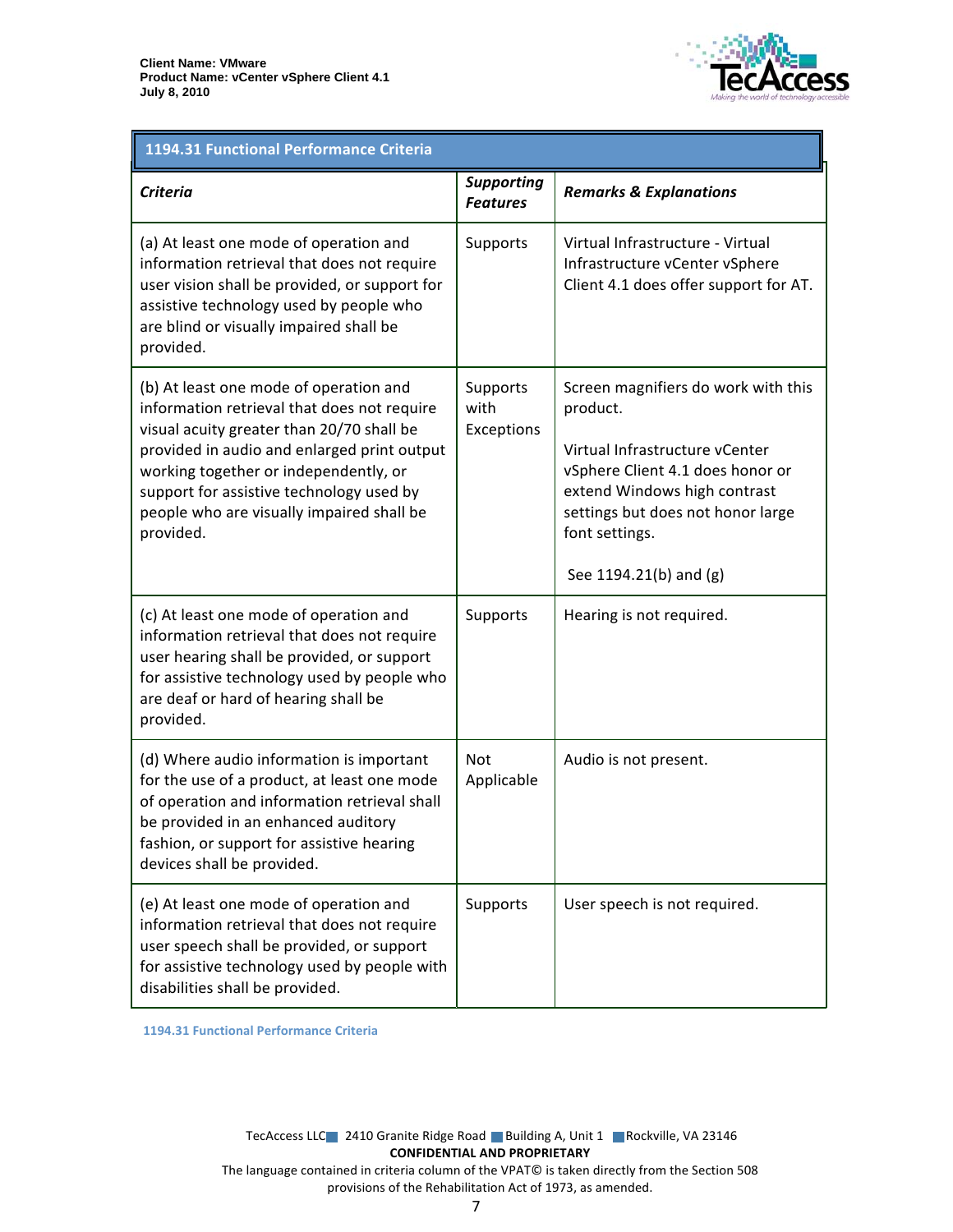

| 1194.31 Functional Performance Criteria, continued                                                                                                                                                                |                                      |                                                                                                              |
|-------------------------------------------------------------------------------------------------------------------------------------------------------------------------------------------------------------------|--------------------------------------|--------------------------------------------------------------------------------------------------------------|
| Criteria                                                                                                                                                                                                          | <b>Supporting</b><br><b>Features</b> | <b>Remarks &amp; Explanations</b>                                                                            |
| (f) At least one mode of operation and<br>information retrieval that does not require<br>fine motor control or simultaneous actions<br>and that is operable with limited reach and<br>strength shall be provided. | Supports                             | All user interface elements are<br>keyboard accessible. Please refer to<br>1194.21(a), (d), (l) for details. |

1194.31 Functional Performance Criteria, continued

TecAccess LLC 2410 Granite Ridge Road Building A, Unit 1 Rockville, VA 23146 **CONFIDENTIAL AND PROPRIETARY** The language contained in criteria column of the VPAT© is taken directly from the Section 508 provisions of the Rehabilitation Act of 1973, as amended.